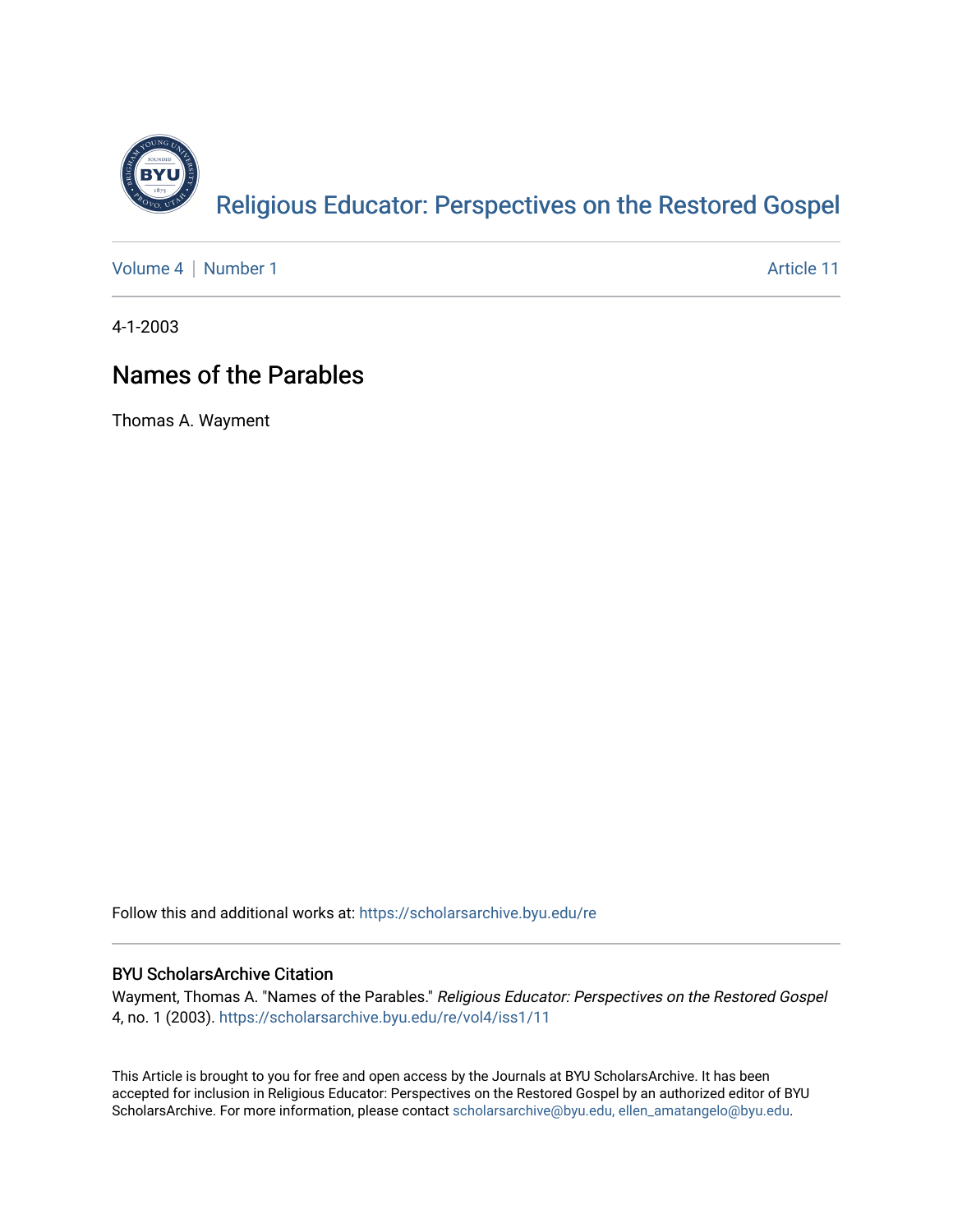# Names of the Parables

Thomas A. Wayment

Thomas  $A$ . Wayment is an assistant professor of ancient scripture at  $B\Upsilon U$ .

The history of interpretation of Jesus' parables reveals a fascinating tradition of insightful applications and unique interpretations. Scholars and clergy alike have interpreted the parables in almost every way imaginable. Some of those interpretations are markedly different than modern interpretations, whereas others are quite similar. In looking at the history of interpretation of the parables, we can find consistent evidence for a close relationship between the given name of the parable and its interpretation or application. This article will consider the issue of the names of the parables and the origins of our modern names for the parables. The process of how the parables came to bear their current names will also be discussed. It will become readily apparent that the names of the parables are largely functional designations and have the capacity to lead us on certain preconceived interpretive paths. The names of the parables unwittingly predispose us into looking at the parables in a certain way. $<sup>1</sup>$ </sup> A brief example of this may be seen in the so-called parable of the "marriage of the king's son" (Matthew  $22:1-14$ ). The parable tells the story of a king who has invited certain guests to the wedding of his son but those guests ultimately turn down the invitation and refuse to attend the wedding. The name of the parable directs our attention to the actual wedding of the son, an event that is mentioned in only one verse  $(22.2)$ . This parable, however, focuses almost entirely on actions that can cause someone to be excluded from a wedding party. Perhaps the parable could be more appropriately named the "parable of the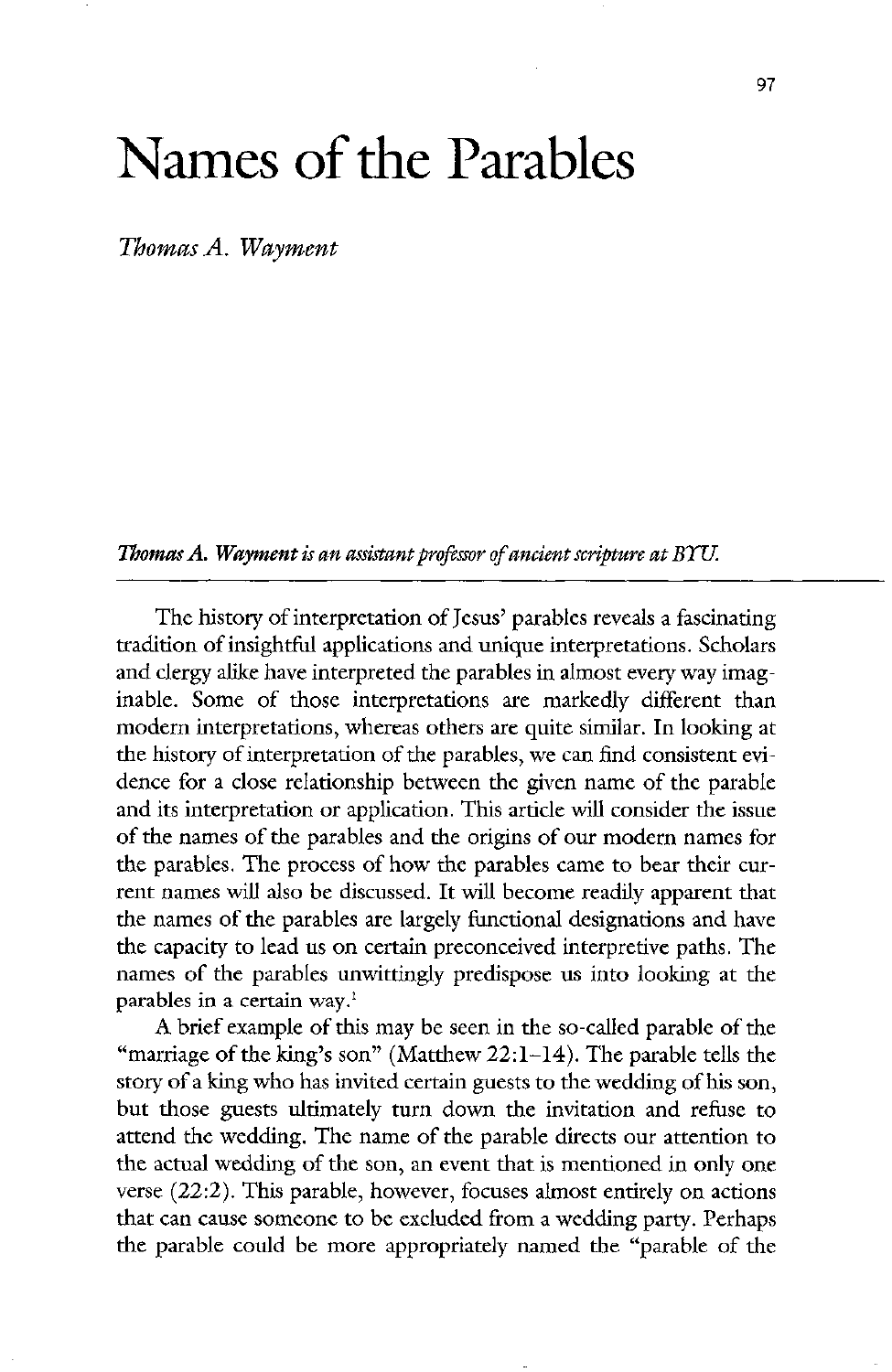invited guests" or, equally as likely, "the guests who refuse to attend." Yet another possibility is quite interesting. The parable ends with the account of one of the guests being thrown out because he does not have on the proper wedding garment  $(22:11-13)$ . If this portion of the parable were the main point of focus, perhaps a name such as the "wedding garment" would be more appropriate. The point here is not to question endlessly the names of the parables but to recognize that there may be another point of emphasis we have failed to see because our understanding has been directed by the modern name

#### A Brief History of the Names of the Parables

beginning with the earliest attested names for the parables and moving toward more recent titles, we can trace a fairly consistent pattern for naming the parables. Typically, we have relied on the modern chapter headings and Bible Dictionary to give us the names or titles of the parables. Have we ever asked ourselves concerning the actual origin of the titles of the parables? Are they inspired names? Do the names go back to the Savior Himself?<sup>2</sup> Are they human inventions? These questions have led one Latter-day Saint scholar to comment, "The titles or names assigned to the parables are purely subjective and generally emphasize some important feature. Often the title only emphasizes part of the message and is therefore inadequate or misleading."<sup>3</sup> Fortunately, we can answer many of these questions with relative accuracy Our modern chapter headings give us the most regularly accepted modern names of the parables. Unfortunately, any original names of the parables, if there were any, have largely been lost to us. Only two of the parables are given names in the New Testament, one by the Savior Himself, the "parable of the Sower" (Matthew 13:18), and one by the disciples, the "parable of the tares in the field"  $(13:36)$ .<sup>4</sup> Regarding the early Christian tradition of naming the parables after the New Testament period, we have little evidence to suggest that there were fixed or universally accepted names for the parables. Our earliest evidences are the early greek biblical manuscripts and the quotations of the New Testament by early church bishops, scholars, and clergy. The evidence from the early biblical manuscripts is sparse and relatively uncertain until the fifth century. Before that time, biblical manuscripts were generally written in continuous script with no verse or chapter divisions. Therefore, any titles to New Testament stories or parables would have had to be included in the margins. Around the turn of the fifth century, the trend began in New Testament manuscripts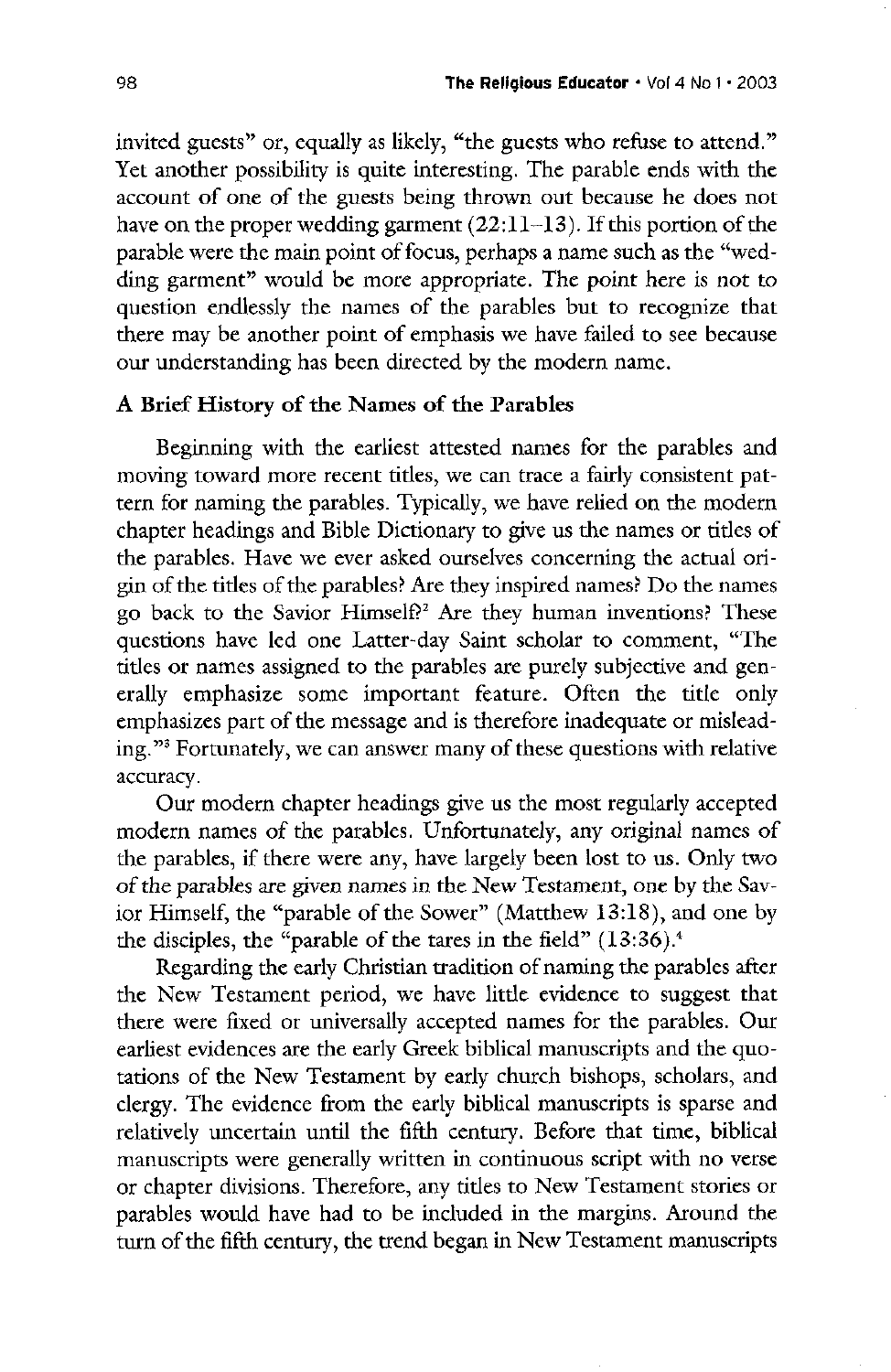to divide the books into rudimentary chapters, represented by columns and indentations in the text itself. As these divisions were introduced into the biblical text, the possibility of including titles and summaries also arose. This tradition yields some evidence for ancient Christian names for the parables.<sup>5</sup>

The modern chapter divisions of the King James Version bear little if any relationship to the ancient chapter divisions. The modern chapter divisions of the New Testament were introduced in the early thirteenth century by stephen langton while he was a lecturer at the University of Paris. He created divisions in the Latin text of the New Testament, and these same divisions have been passed down to us as chapters in the King James Version. The descriptive names used for these divisions are likewise relatively recent. There was no canon of names, nor were they a fixed part of the text. Therefore, the King James translators had relative freedom in choosing the names. The breakdown of the chapters into verses took place in 1551 by Robert Stephanus, also known as Robert Estienne, who introduced them into an interlinear Greek and Latin New Testament. These same verse divisions were subsequently adopted by the Geneva Bible and have been fixed since that date.<sup>6</sup> Our modern Latter-day Saint edition, which reflects the work of the 1979 scripture committee, contains neither the ancient chapter headings or descriptions of the early Greek biblical manuscripts nor those of the 1611 King James Version.<sup>7</sup> Since the invention of printing, there has been a great degree of liberty for each edition of the Bible to use its own chapter headings and summaries. These summary descriptions tend to extend well beyond denominational boundaries. Various translations have sought a degree of uniformity regarding the chapter headings, but there is no canon of accepted names. The modern names are interpretive and have been used predominantly for comparative purposes. The modern chapter headings, chapter divisions, and verses, like their ancient counterparts, help facilitate biblical research and scholarship. When we look at the history of the names of the parables, three parables stand out as examples of considerable diversity in name. The three parables are the parable of the wheat and tares, the parable of the prodigal son, and the parable of the laborers in the vineyard.<sup>8</sup>

#### The Wheat and the Tares

The so-called parable of the "wheat and tares" is one of the few parables that are given a name in the New Testament. The parable is introduced in Matthew 13:24 with the common introductory phrase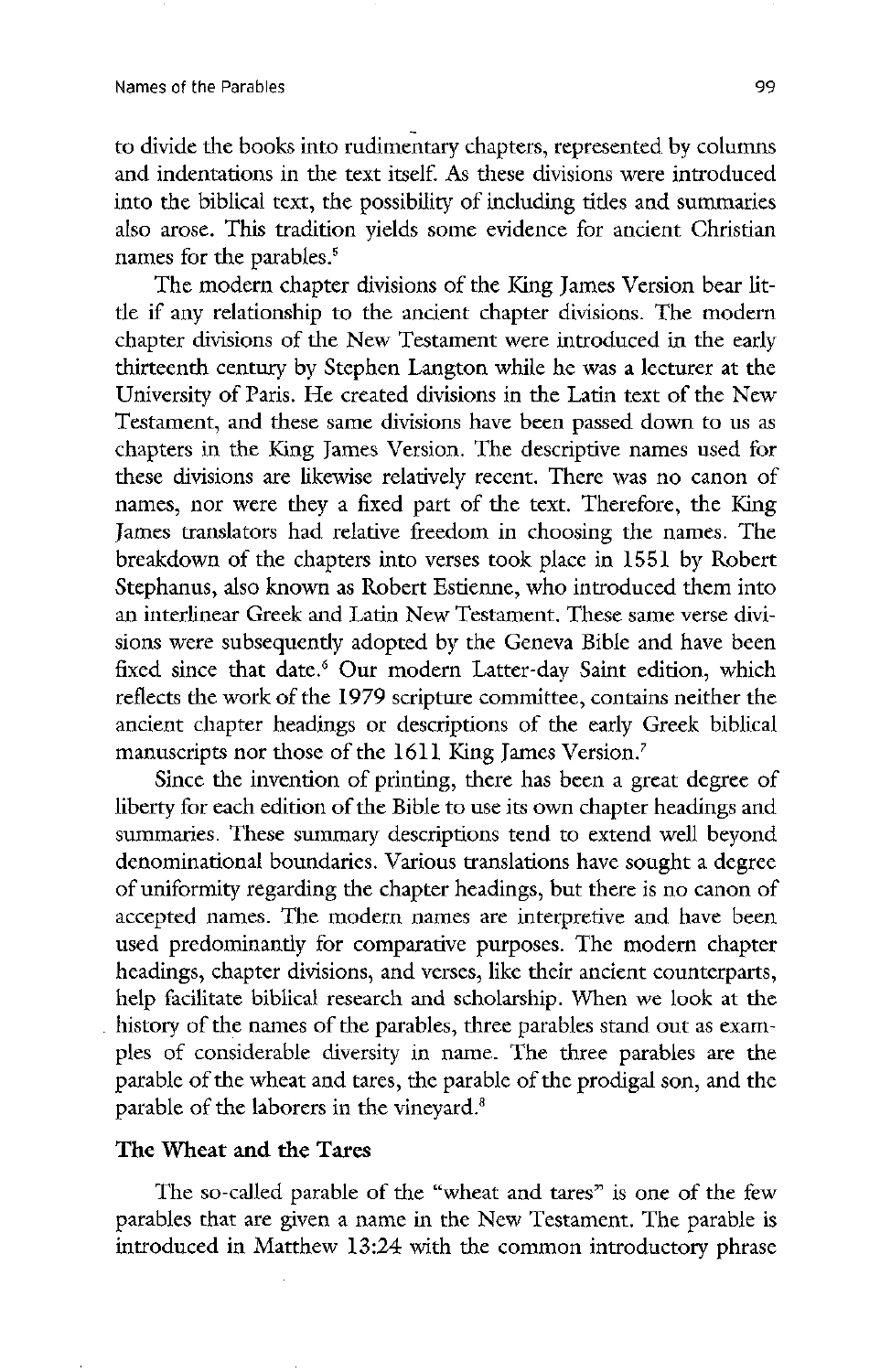"the kingdom of heaven is likened unto." Later, after the departure of the multitude, the disciples approached Jesus and asked Him, "Declare" unto us the parable of the *tares in the field*"  $(13:36;$  emphasis added). The disciples, who appear to have named the parable themselves, wanted to know about the tares that would infect the early christian church, something that was of immediate concern to them.

The parable of the wheat and tares is unique to the Gospel of Matthew, and therefore it is to that Gospel that we can look for contextual clues in interpreting it. Chapters 10 through 12, the chapters preceding the parable, create a dramatic crescendo of opposition to Jesus in His teachings and miracles. The collection begins with Jesus sending the disciples on a mission that would ultimately condemn the wicked  $(10:5-15)$ ; He then censured the cities of Bethsaida, Chorazin, and Capernaum  $(11:20-24)$ ; He was rejected for threshing wheat on the Sabbath  $(12:1-9)$ ; and then a select group of Pharisees counseled how they might kill Him because He had healed a man on the Sabbath  $(12:10-14)$ . The atmosphere of chapters 10 through 12 is charged with tension, the hostility against Jesus mounting until there is a pronounced plot against His life. In his conclusion to these events, matthew records that jesus then taught them that speaking against the Son of Man will be forgiven, but speaking against the Holy Ghost will not (12:31-32, 37-38; Joseph Smith Translation, 12:37-38). And He called them an adulterous generation  $(12:39)$ . The overall impression is that both sides are heading toward an impasse, facing insurmountable differences in their beliefs The subsequent outcome of this building frustration and rejection of the Lord's words is the discourse on parables. Jesus stated explicitly that He spoke in parables "because it is given to you to know the mysteries of the kingdom of heaven, but to them it is not given. Therefore speak I to them in parables: because they seeing see not; and hearing they hear not, neither do they understand"  $(13:11, 13)$ . It is as if to say, "I am through speaking with them, and now I will speak to you who are seeking to understand, but to those who seek my life I will veil my teachings." The parables of Matthew 13 also support this conclusion The seven parables of Matthew 13, when read together, can be read as a road map to the beginning of the Restoration.<sup>9</sup> They begin with the parables of the sower and the wheat and tares, which both suggest that during the early stages of teaching the gospel, there will also be corruption in the field and members who quickly wither away The next parable is that of the mustard seed, something that starts out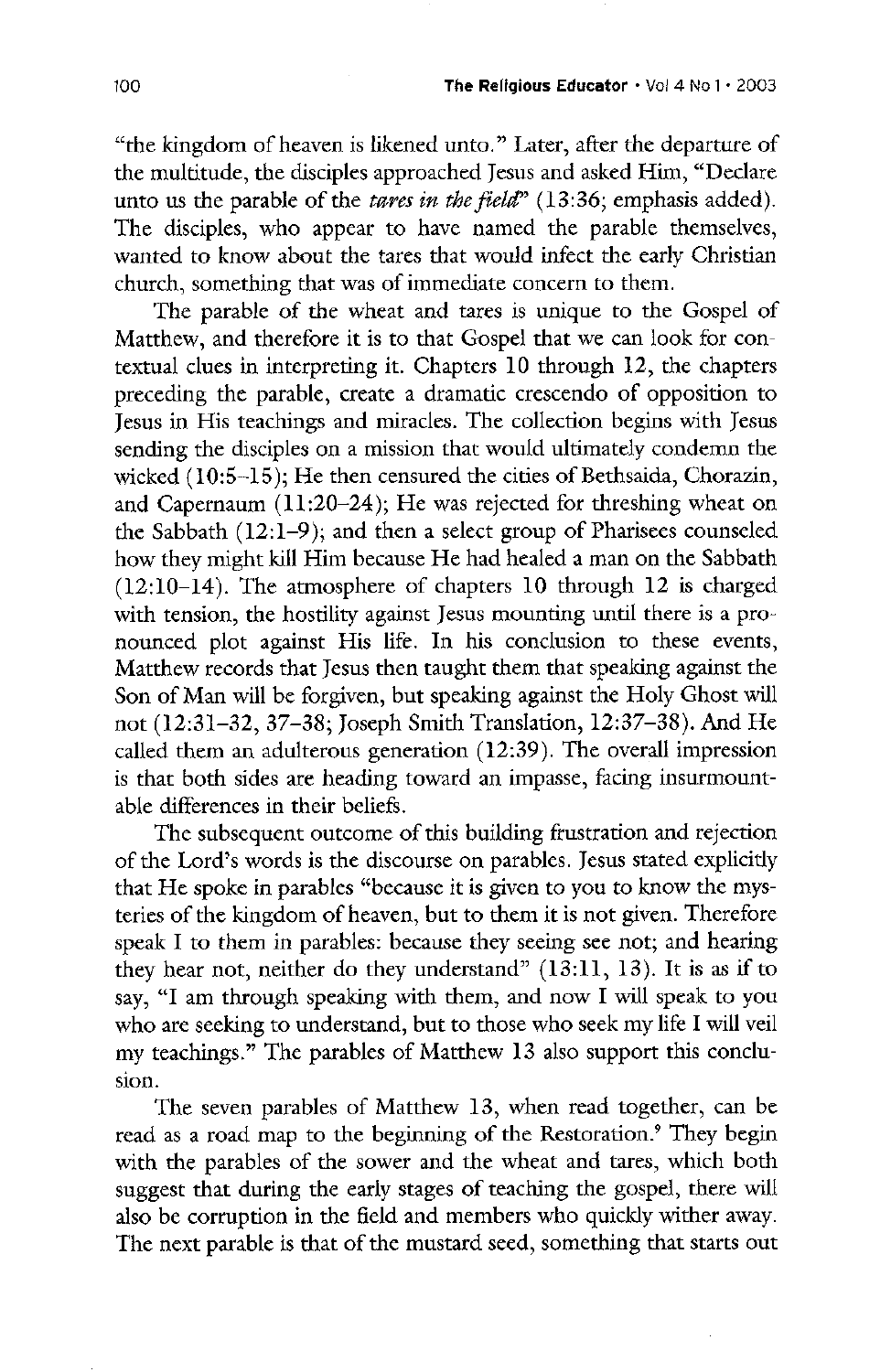very small yet grows to be quite remarkable in size. The concluding parables suggest such themes as finding hidden treasure, selling all to obtain a pearl of great price, and gathering all kinds of fishes in nets. Joseph Smith's inspired interpretation of these parables likewise supports this interpretation. He stated in reference to Matthew 13 that it affords "us as clear an understanding upon the important subject of the gathering, as anything recorded in the Bible."<sup>10</sup> Joseph's statement recommends the interpretation that the Savior was focusing His attention on the tares that would infect the wheat during the process of the gathering of Israel. The Prophet's conclusion is supported by the context of the parable in Matthew 13. Several ancient authors also used the parable of the wheat and tares in their discourses concerning heretics within the Church. The most ancient of these is a retelling of the parable in Gospel of Thomas, chapter 57.<sup>11</sup> The parable is there retold with nearly all emphasis on the good seed, or wheat, removed. The tares, it says, will become "conspicuous" at that last day and therefore easily gathered and burned. Likewise, Irenaeus and Clement used the parable to describe the eventual fall of the wicked tares in the last days.<sup>12</sup> Of these two, Irenaeus named the parable the "tares and the wheat." although the difference in the various names might appear slight ("wheat and tares," "tares in the field," and "the tares and the wheat"), the name has immediately directed our attention to, and possibly away from, an idea contained within the parable. One carries the suggestion that both the wheat and tares are to be considered equally in the parable while the other emphasizes the tares. Interestingly, the Savior's interpretation of the parable focused almost exclusively on the role of the tares and how they will be gathered and burned.<sup>13</sup> The final reward for the wheat is not mentioned, but the final condemnation of the tare is. Is it a parable of wheat, tares, or both?

## The Laborers in the Vineyard

In the parable of the laborers in the vineyard, the master of the vineyard hired servants to work in his vineyard for an agreed-upon price. During the course of the day, the master hired other servants to work in the vineyard. At the end of the day, the master paid all of his servants the same wage, at which point the servants who had worked the longest complained because they felt their wage should be greater than those who had worked less  $(20: 1-16)$ . This parable, unfortunately, was not given a name in the New Testament. There is also no accompanying interpretation given by the Savior or one of the Apostles.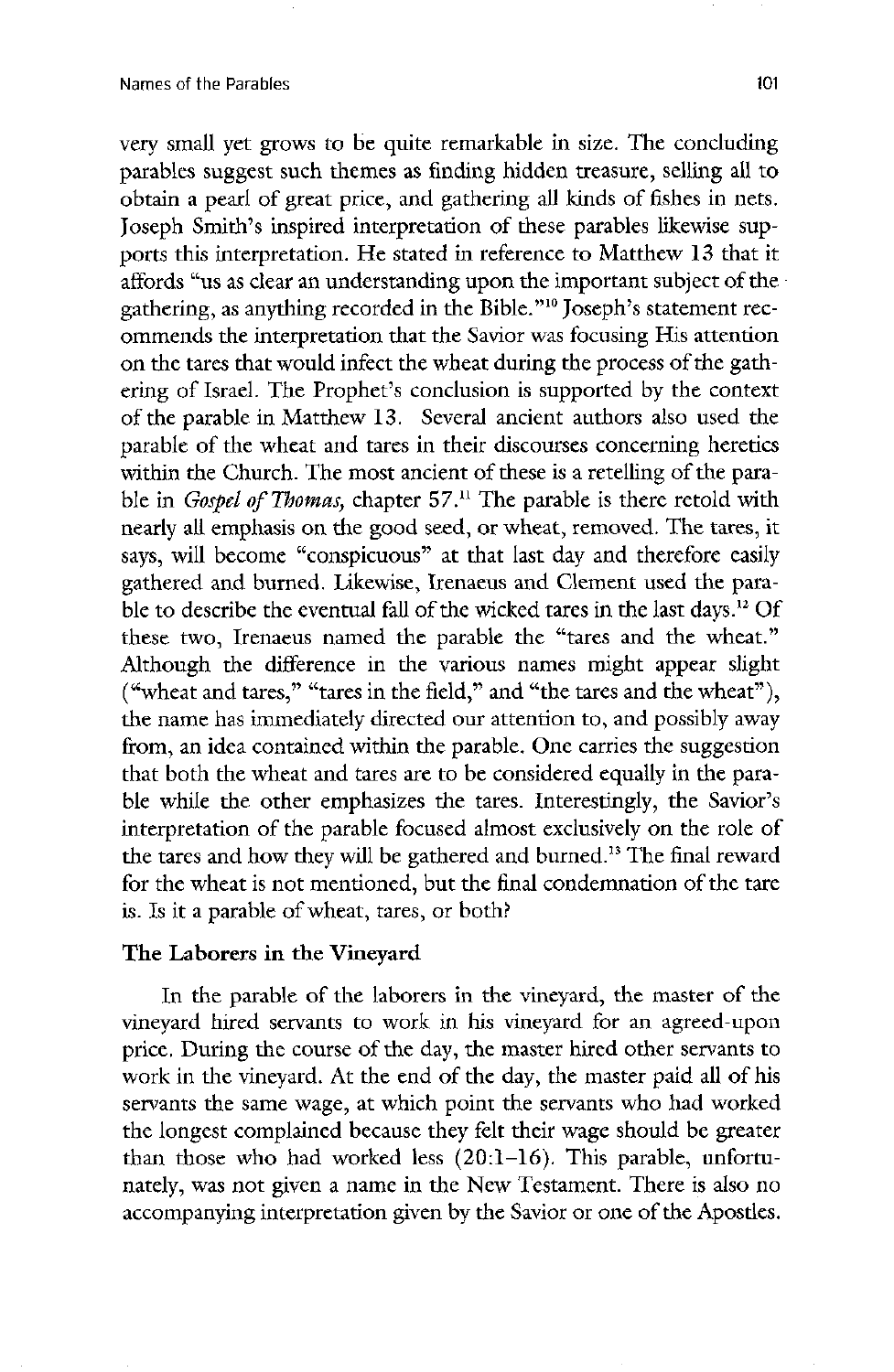Where exactly should we direct our attention? What was Jesus' original intent? Can we ascertain the original context of the parable?

In looking for contextual clues, we may recall that chapter divisions and verse divisions are completely arbitrary designations created by academics for purposes of studying the Bible. If we look back to the preceding chapter, we find a question by Peter that helps explain the reason for which it was delivered. Peter asked Jesus, "We have forsaken all, and followed thee; what shall we have therefore?"  $(19:27)$ . Peter's concerned inquiry is precipitated by the Savior's statement that it will be easier to push a camel through the eye of a sewing needle than for a rich man to make it into heaven  $(19:24)$ .<sup>14</sup> This statement alarmed the brethren (19:25) and made them wonder how anyone would succeed in making it into heaven. The parable offers a comforting remedy to this unsettling image. Those who work the longest are paid the same wage as those who entered the field of labor toward the end. Both were given credit for their valuable service without any consideration of job training, experience, education, or relationship to employer. Those who were willing to work were paid appropriately.

History reveals the fact that this parable has been thought of in many different ways. At the end of the first century, Irenaeus called the parable "the workmen who were sent into the vineyard at different periods of the day.<sup>345</sup> Irenaeus may have used this name to distinguish this parable of the vineyard from the other parable of the vineyard in Matthew  $21:33-41$ . This different title appears to be more descriptive of content and less focused on interpretation. Clement of Alexandria spoke extensively on this parable and focused his interpretation almost entirely on the price that the workmen were paid at the end of the day.<sup>16</sup> The price, Clement taught, is indicative of the fact that salvation is the same for everyone regardless of the work performed. Likewise, the *Apocryphon of James*, a late first- or second-century Gnostic work from Nag Hammadi, called this parable "The Wage of the Workmen."<sup>17</sup> The early title from the manuscript tradition for this parable is "the workers who are hired out." Each of the different names carries with it a slight change in nuance. Is the parable a lesson about the laborers, the length of time the workers worked, or the price they were paid? Each name directs our attention to an aspect of the parable. If the parable is indeed a response to Peter's inquiry, "Behold, we have forsaken all, and followed thee; what shall we have therefore?"  $(19:27)$  then it is most likely that the parable was meant to focus on the wage. Peter, who is concerned about what he will ultimately receive after having given up all, would be comforted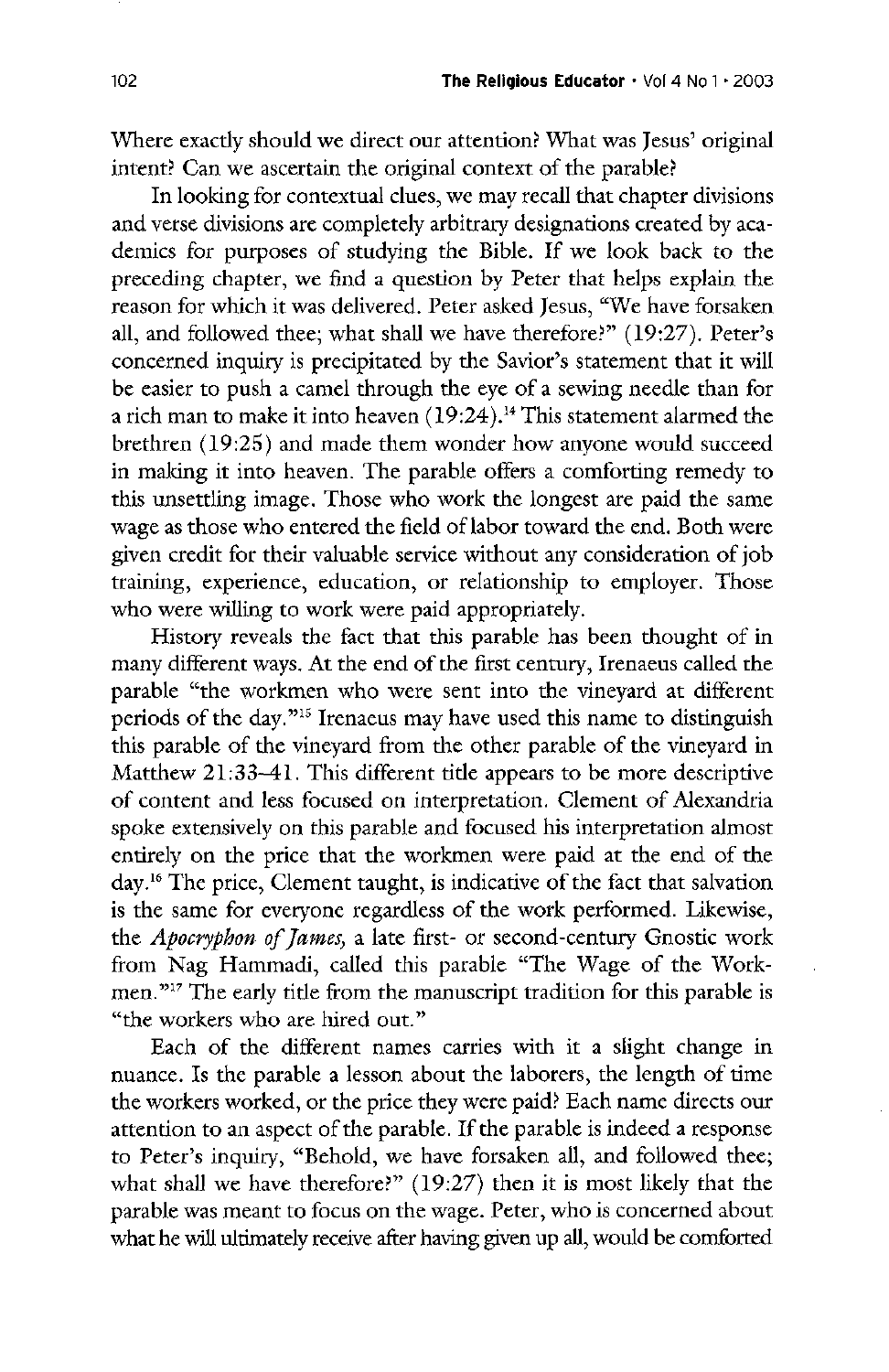to learn that his reward, and the reward of all eleventh-hour servants, will be the same as for those who have labored in the vineyard from the beginning

## The Prodigal Son

Perhaps the most famous of all the parables is the parable of the prodigal son. The details of the story are very well known, as are the possibilities for modern application of the parable. Many of us have experienced the pain that a prodigal son creates, or we may have been prodigals ourselves at one time. The potential for application of this parable is almost endless. There was, however, another son with another set of problems and concerns as well as a caring father who accepted both sons into his open arms. Is the parable of the prodigal son a parable of one son only? Or is it the parable of two sons, a father, and their reconciliation? We probably relate most closely with the prodigal son or the father in the story, and therefore our name for the parable is fitting for modern application.

Fortunately, for this parable we have both a very strong contextual setting as well as a statement by joseph smith regarding the proper interpretation of the parable. Luke  $15:1-2$  creates the setting for the delivery of the parable when it states, "Then drew near unto him all the publicans and sinners for to hear him. And the Pharisees and scribes murmured, saying, This man receiveth sinners, and eateth with them." Likewise, Joseph Smith taught, "What drew the saying out of Jesus? Pharisees and scribes murmured: 'This man receiveth sinners, and eateth with them.' This is the key word—to answer the murmuring and questioning of the Sadducees and Pharisees."<sup>18</sup> The parable of the prodigal son is, therefore, really the story of two sons, the prodigal representing the publicans and sinners in this situation and the older son representing the Pharisees and scribes who questioned Jesus. The first reference to this parable outside of the New Testament was by Irenaeus, and he called it the "parable of the two sons."<sup>19</sup> In the same manner, Joseph Smith referred to the parable as a "certain man had two sons."<sup>20</sup> Tertullian also referred to the parable as the "parable" of the two sons." $21$  In the majority of references to this parable in the first three centuries of the Christian era, the parable of the prodigal son is most often referred to under the name of "the parable of the two sons." This may simply be a result of the fact that many early Christian commentators thought of the parable as a story of Gentiles, exemplified by the younger brother, and Jews, exemplified by the older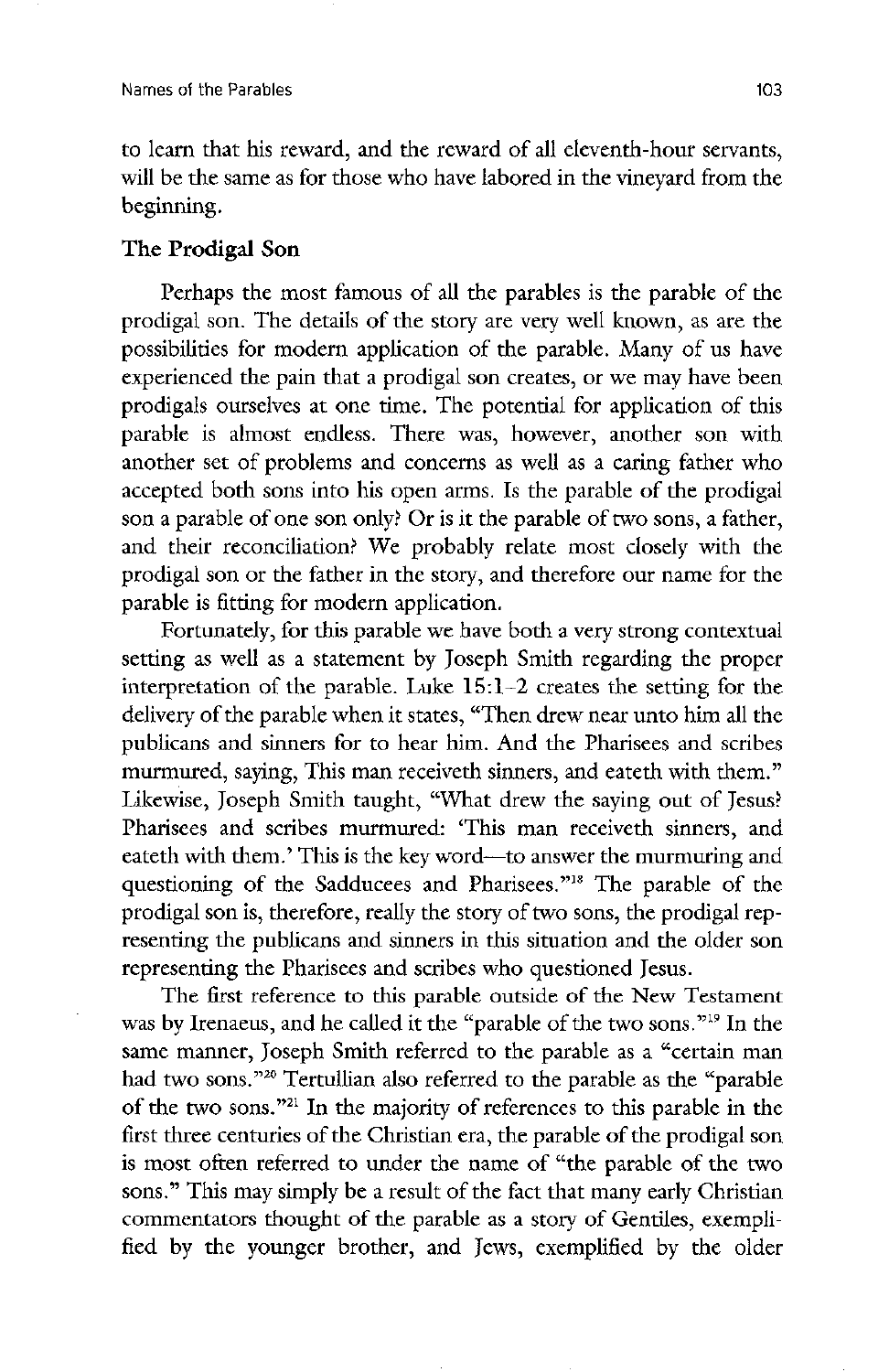brother. Their natural inclination, therefore, would be to look at how both sons reacted to their father, thus justifying their position as Gentiles who had recently entered the fold.

The tradition to identify only the prodigal son in the title can be identified quite early in Christian history. Clement, Tertullian, and the earliest title given in a biblical manuscript bear witness to a developing focus on the role of the prodigal son at the omission of the older brother.<sup>22</sup> But, in reality, is the parable of the prodigal son really only about one of the sons? Are there not two sons and a father? Are the sons equally prodigal? Our modern name of the parable leads us in the direction of the younger son, but the older son has obstacles also, and the father is a model of forgiveness and acceptance

#### **Conclusion**

while the names of the individual parables may appear at first glance to be insignificant, they lead us from the outset in a certain fixed direction of interpretation. The contents of the parables are brought into our minds through the recollection of the names that we have given them. Though not intentionally deceptive, the names of the parables set the stage for both our interpretation and subsequent application. Many feel that the application of a parable need not be responsible to the original intent and interpretation of the parables However, our modern application of the parables can be greatly informed by their original context and purpose Names are one thing that can get in the way of our understanding the original context or meaning of the parable. Only two of the names are original to the New Testament; every other name is a later designation by later compilers and editors. Those names are subjective and often reflect a certain predisposition in interpreting the parables. While no evidence suggests the names of the parables have been influenced by conspiring men in the depth of apostasy, many of the names may unintentionally mislead.  $\blacksquare$ 

#### **Notes**

1. Scant research has been done on the origins of the names of the parables, although interpretive approaches abound. The major commentaries on the parables of Jesus are almost completely silent on this issue (see Arland J. Hultgren, The Parables of Jesus: A Commentary [Grand Rapids, Michigan: W. B. Eerdmans, 2000]; Claus Westermann, The Parables of Jesus in the Light of the Old Testament, ed. and trans. Friedemann W. Golka and Alastair H. B. Logan [Minneapolis: Fortress, 1990]; Joachim Jeremias, The Parables of Jesus, 3d ed. [London: S.C.M,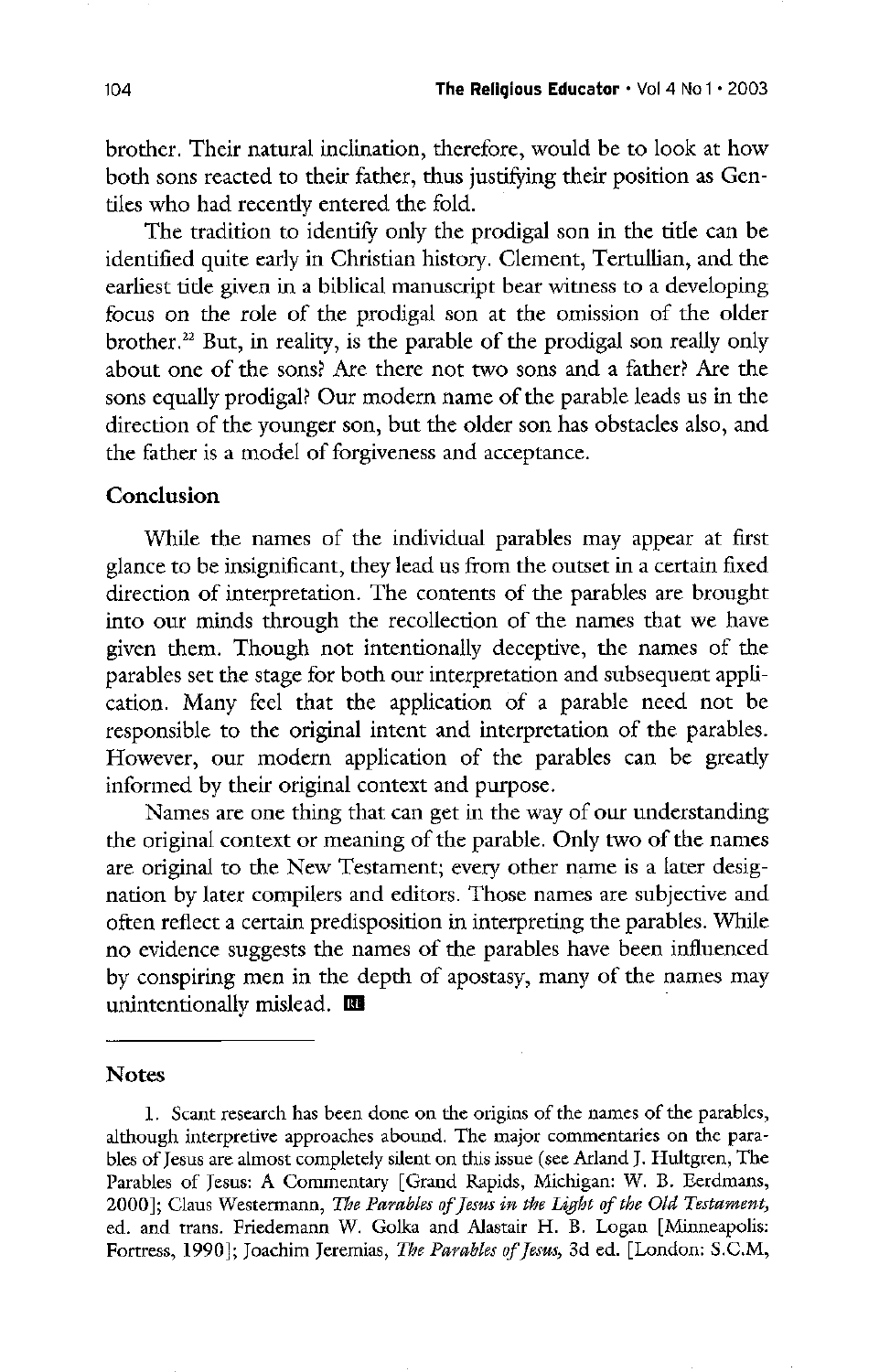1972]). Hermann Von Soden has collected the ancient names of the parables, but they have yet to be fully analyzed and discussed (see Die Schriften des Neuen Testaments in ihrer ältesten erreichbarren Textgestalt [Göttingen: Vandenhoeck & Ruprecht, 1911], 1:448–54).

2. In one instance, there is a parable that is named both by the Savior and by His disciples. In this instance, the two names are slightly different. The disciples called it the parable of the "tares of the field" (Matthew  $13:36$ ), while Jesus referred to it in modern revelation as the "parable of the wheat and of the tares"  $(D&C 86:1).$ 

3. Robert J. Matthews, The Parables of Jesus (Provo, Utah: Brigham Young University Press,  $1969$ ,  $7-8$ .

4. In Matthew 24:32, "a parable of the fig tree" cannot rightly be regarded as a proper name for one of Jesus' parables. The Greek for this verse could be more accurately rendered, "Regarding the fig tree, learn this parable." The construction suggests that Jesus has in view a certain fig tree and that He now has pulled His disciples aside to teach them something concerning it

5. These divisions are known as the *kephalaia majora*, or chapters, and the titloi, or titles. They are first found in the codex Alexandrinus and can be firmly dated to the fifth century. At the end of Alexandrinus, there is also a section known as the Eusebian canons or Ammonian canons. These tables, known anciently as canons, were used to divide the Gospels into sections to facilitate comparisons among the individual Gospels. The divisions were extensive, with Matthew having 355 divisions; Mark, 233; Luke, 342; and John, 232.

6. Bruce M. Metzger, Manuscripts of the Greek Bible: An Introduction to Greek Paleography (New York: Oxford University Press, 1981), 41-42.

7. Our modern chapter headings are the product of the 1979 Latter-day Saint edition of the scriptures and were not a part of the 1611 King James text.

8. The majority of the parables bear no significant changes in title, whereas a select few do demonstrate significant transformation in name. It is beyond the scope of this article to consider all of these changes and their significance.

9. Andrew C. Skinner and W. Jeffrey Marsh, Scriptural Parables for the Latter Days (Salt Lake City: Deseret Book, 2002),  $45 - 49$ .

10. Joseph Smith, Teachings of the Prophet Joseph Smith, comp. Joseph Fielding Smith (Salt Lake City: Deseret Book, 1976), 94.

11. A complete manuscript of the Gospel of Thomas was found at Nag Hammadi in Upper Egypt in 1945 and has been subsequently translated from Coptic into English. For a reader-friendly edition, see James M. Robinson, The Nag Hammadi Library in English (San Francisco: HarperSanFrancisco, 1990), 124-38.

12. Irenaeus, Against All Heresies, 4.40.2; Clement of Alexandria, Miscellanies, 7.15.

13. Of the eight verses that give the interpretation of the parable of the wheat and tares, only three of them mention the wheat at all, and then it is only in passing as the Savior moves on to explain what will happen to the tares. The only real insights given regarding the wheat are that they are "the children of the kingdom" (Matthew 13:38) and that they "shall  $\dots$  shine forth as the sun" (13:43). A similar situation occurs in D&C 86:1-7, where the Savior interprets the parable to Joseph Smith. Once again, the interpretation considers in detail the fate of the tares.

14. Joseph Smith's key to understanding the parables is quite helpful here. He stated, "I have a key by which I understand the scriptures. I enquire, what was the question which drew out the answer, or caused Jesus to utter the parable?"